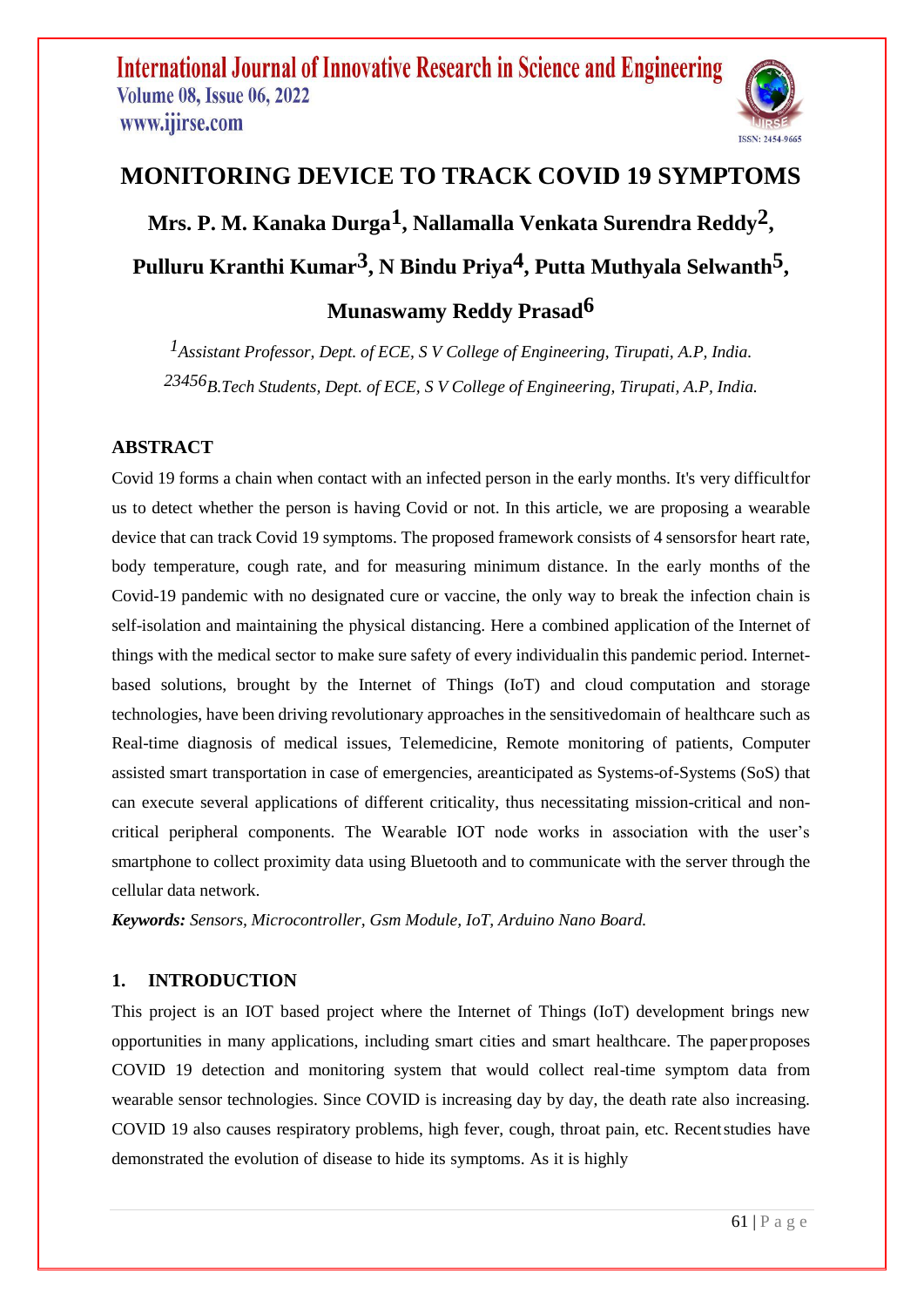

transmittable this disease might spread at an exponential rate costing the lives of thousands of people. This chain of transmission has to be detected with utmost priority through early detection and isolation of infected people. One way to control the spread of viruses, until the vaccine is found effective. By implementing better systems for surveillance, healthcare, and transportation, contagious diseases will have less chance of spreading. An IoT framework is presented to monitor participants health conditions and notify them to maintain physical distancing. Applying ML algorithms on body parameters makes it possible to monitor participants' health conditions and to notify individuals in real-time. In addition, locally processing the data makes it possible to use the IoT node in environments without internet connectivity or fog-based networks. The system can assist participants in monitoring their daily activities and minimize the risk of exposure to the Coronavirus

### **2. LITERATURE REVIEW**

Smartphones do play a large role in the IoT, however, because many IoT devices can be controlled through an app on a smartphone. You can use your smartphone to communicate with your smart thermostat, for example, to deliver the perfect temperature for you by the time you get home from work. Another study helps us to track and identify the infected person using mobile phone tracking mechanism. IoT devices contain sensors and mini-computer processors that act on the data collected by the sensors via machine learning. Essentially, IoT devices are mini-computers, connected to the internet, and are vulnerable to malware and hacking Machine learning is when computers learn similarly to humans - by collecting data from their surroundings - and it is what makes IoT devices smart. Collected data can help the machine to learn your preferences and adjust itself accordingly. Machine learning is a type of artificial intelligence that helps computers learn without having to be programmed by someone.

**Access to High-quality Data**: Everyone, especially marketers and entrepreneurs, loves data and with the invention of IoT devices, companies now have greater access to data related to their customers and products than ever before. Technically, the more information you have, the easier itis for you to take the right decision. Better Tracking and Management Whatever the industry is, IoT makes tracking and management a breeze for organizations. From keeping track of inventoryitem by item to monitoring road traffic and weather conditions to notifying the concerned authorities about any suspicious behaviour, IoT revolutionizes the way how we currently track and manage our business assets. IoT is not just about smart homes anymore, but it is now also about smart offices, smart warehouses, and smart anything else. Efficient Resource Utilization: Be it home, office, hotel, or car, IoT facilitates efficient utilization of assets for improved productivity. Leveraging the power of machine-to-machine interaction, an IoT system collects real-time data with the help of sensors and actuators so you can further use it to improve process efficiency and minimize human intervention, as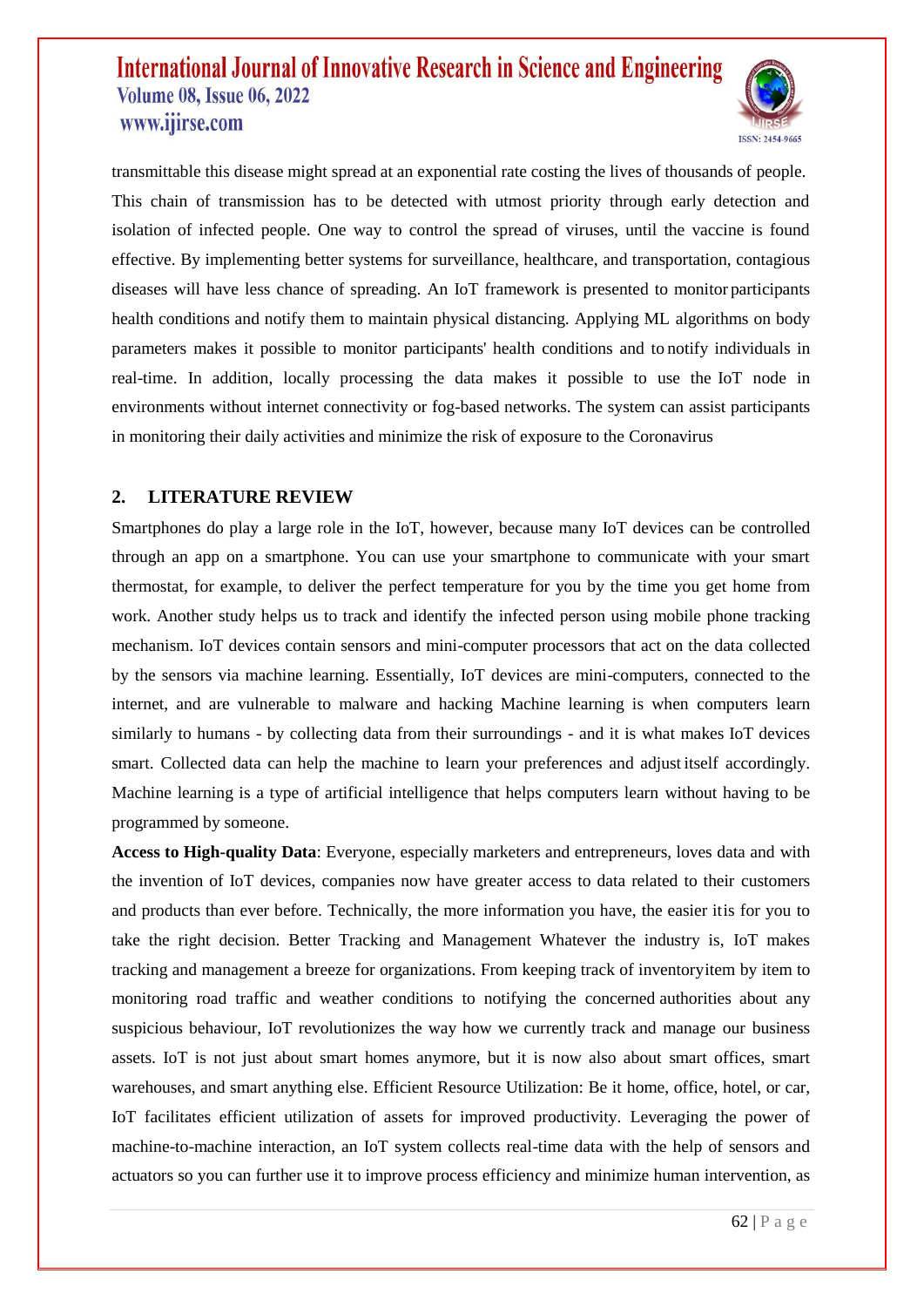

a basic example, if any of your Home Appliances notifies you about the task completion, you need not worry about the inefficient consumption of the electricity.**Automation and Control**: Automation is the need of the hour and IoT is renowned for the same.Since most of the IoT devices are connected through a wireless infrastructure, they can operate ontheir own with little or no manual intervention. For instance, home appliances such as air conditioners, washing machines, ovens, and refrigerators can be automatically get operated and you can even monitor and control them remotely. Comfort and Convenience: We live in a fast- paced world where busy people don't even care about small things like switching on/off lights andreading energy meters, and this is where the Internet of Things comes in.

**IoT-Assisted ECG Monitoring Framework**: With Secure Data Transmission for Health Care Applications which is Capable of sensing, processing, and communicating, allowing sensors, embedding devices and other ' things ' to be created and the health buffs who actively track their physical progress can have a reliable tracker for heart activity. Human Activity Recognition Basedon Improved Bayesian Convolution Network to analyse Health Care Data Using Wearable IoT Device. The data collection using decision-making tools uses wearable sensors for monitoring using cloudassisted internet of things (IoT).

### **3. EXISTING METHOD**

Internet of Things (IoT) is an innovative technology used to provide information and monitoring systems during the COVID-19 epidemic. This technological platform can be used to tackle challenges during lockdown-like situations. IoT would help to provide an automated and transparent treatment process to tackle the COVID-19 pandemic situation. Internet of Things (IoT)enabled healthcare system is useful for proper monitoring of COVID-19 patients, by employing an interconnected network. This technology helps to increase patient satisfaction and reduces the readmission rate in the hospital. In a smart healthcare setting, the IoT can help to provide a remote diagnosis before hospitals for more efficient treatment.

For diabetic patients, it is vital to monitor their blood glucose continuously; blood glucose data can be sent from wearable sensors to doctors or smartphones for continuous monitoring of patient'sstate of health. Castillejo et al. develop an IoT e-health system based on Wireless Sensor Networks(WSN) for firefighters.

### **4. PROPOSED METHOD**

In this article, the proposed COVID-SAFE framework offers: 1) a low-cost and lightweight IoT node to monitor continually a person's body temperature, heart rate, and periodically monitor cough rate; 2) a smartphone app to display the parameters and individual risk factors; 3) a physicaldistance tracking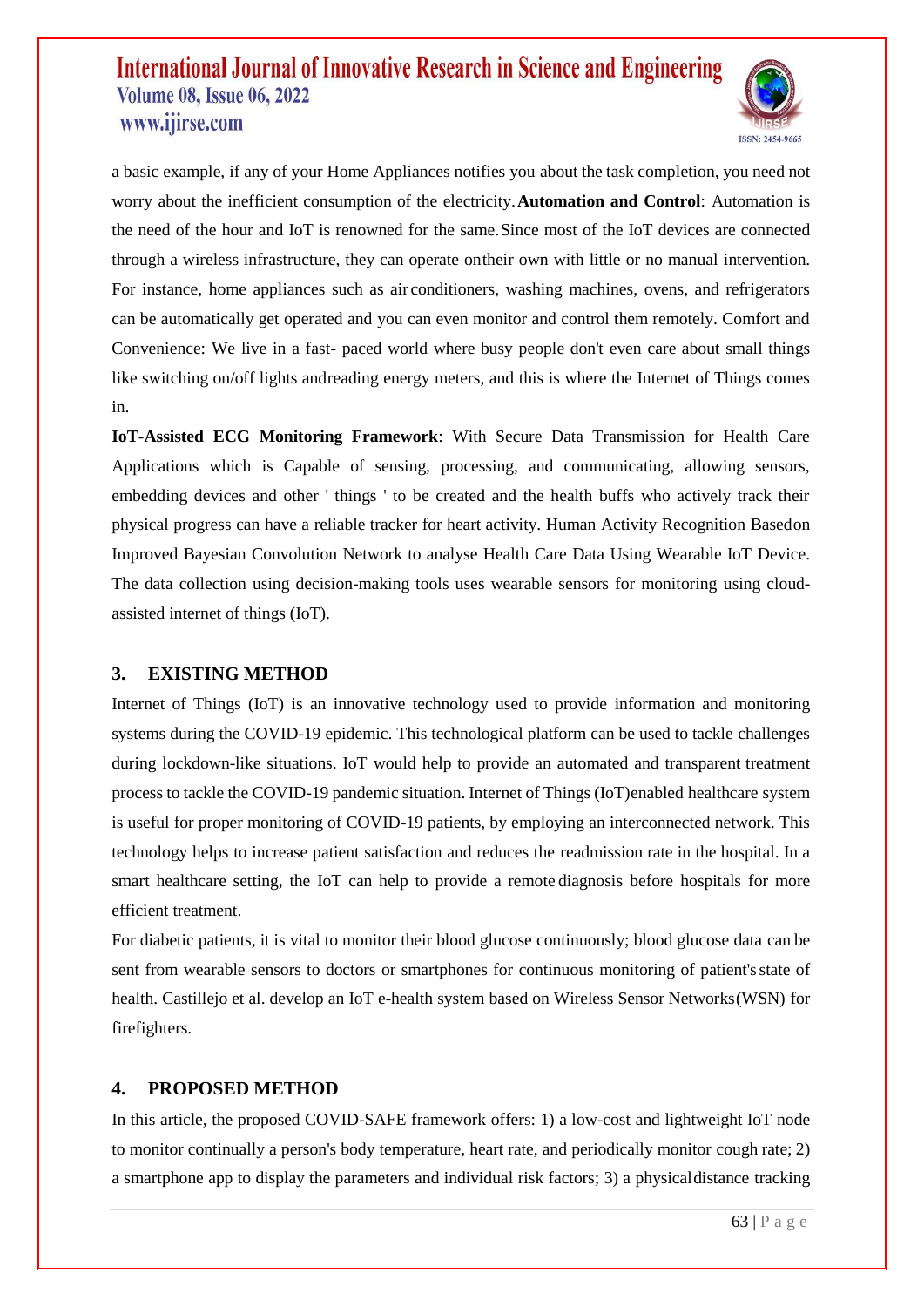

mechanism to alert the user in case of violation of safe physical distance, and 4) a fog server that collects data from the IoT nodes and through internet it sends the necessary information towards the smartphone. The system mainly consists of namely 3 Modules. These modules combine to form our system.

### **A. MODULES**

### **i. User Module**

User Module Temperature sensor called Lm35 is an integrated circuit sensor the can be used to measure temperature with an electrical output proportional to the temperature more accurately than using a thermistor Heartbeat sensor. To use the sensor simply power it Vcc and ground pins. The sensor can simply power it using Vcc and ground pins. The sensor can operate at both 5 and 3.3v systems once powered connect the signal pin to the ADC pin of the microcontroller to monitor the change in output voltage.

#### **ii. GSM Module**

Global system for mobile communication. GSM module can send all the data towards the cloud server we can access the internet to the microcontroller using the GSM module.

#### **iii. Server Module**

Through the internet, the server module can send all the data to an android app called MIT app inventor.

### **B. SYSTEM ARCHITECTURE**



#### Fig 1. System Architecture

#### **i. Wearable IOT Device**

The deployment of sensor devices has tremendously increased. Similarly, IoT applications have witnessed many innovations in addressing the COVID-19 crisis. State-of-the-art focuses on IoT factors and symptom features deploying wearable sensors for predicting the COVID-19 cases. The working model incorporates wearable devices, clinical therapy, monitoring the symptom, testing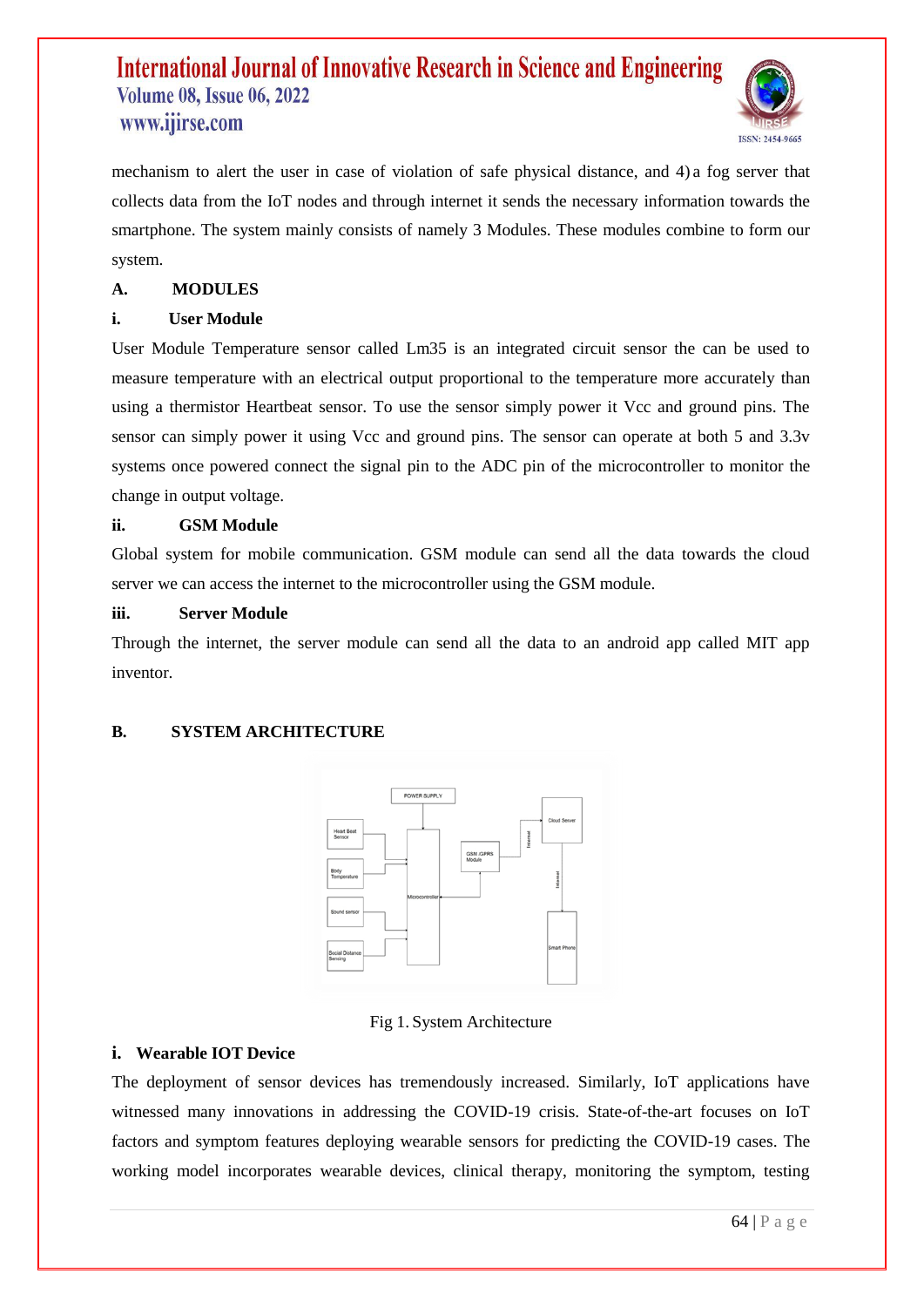

suspected cases. This IoT node works in association with the user's smartphone to collect proximity data using Bluetooth and to communicate with the server through the cellular data network. .It consists of a heart rate sensors body temperature sensor, a sound sensor, and a GSM module for data communication. We can access the internet to the microcontroller through GSM Module. The system then is synchronized with the software to monitor the user's behavior during daily activities. To measure the power consumption of the system, the wearable IoT device is connected to an adaptor or USB and elements of IoT.

#### **ii. Arduino Nano Board**

The Arduino Nano is a microcontroller board based on the ATmega328. It has 14 digital input/output pins (of which 6 can be used as PWM outputs), 6 Analog inputs, a 16 MHz ceramic resonator, a USB connection, a power jack, an ICSP header, and a reset button. It contains everything needed to support the microcontroller; simply connect it to a computer with a USB cable or power it with an AC-to-DC adapter or battery to get started.

### **iii. USB Plug & External Power Supply Plug**

Every Arduino board needs a way to be connected to a power source. The Arduino Uno can be powered from a USB cable coming from your computer or a wall power supply that is terminatedin a barrel jack. The power source is selected automatically. The USB connection is also how youwill load code onto your Arduino board.

#### **iv. AT Mega 328 Microcontroller**

The black thing with all the metal legs is an IC or Integrated Circuit. Think of it as the brains of our Arduino. The main IC on the Arduino is slightly different from board type to board type but isusually from the AT mega line of IC' s from the ATMEL company. This can be important, as youmay need to know the IC type (along with your board type) before loading up a new program fromthe Arduino software. This information can usually be found in writing on the top side of the IC. If you want to know more about the difference between various IC's, reading the datasheets is often a good idea.

### **5. METHODS OR TECHNIQUES USED**

The framework for our proposed system includes a wearable IoT device, smartphone app, and fog(or cloud) server. Here we are using four sensors that are connected to a microcontroller called ATMEGA 328. The sensors used are the heart rate sensor, body temperature sensor, sound sensor,and the sensor for minimum distance maintaining. These parameters are all being controlled by a microcontroller that can coordinate all these values like a microprocessor. Using GSM Module/GPRS Module we can send all these data towards the cloud server or fog server. The dataare visible on our smartphones. We can power the microcontroller using an adaptor or USB. The system architecture illustrates the high-level architecture of the COVID-SAFE framework.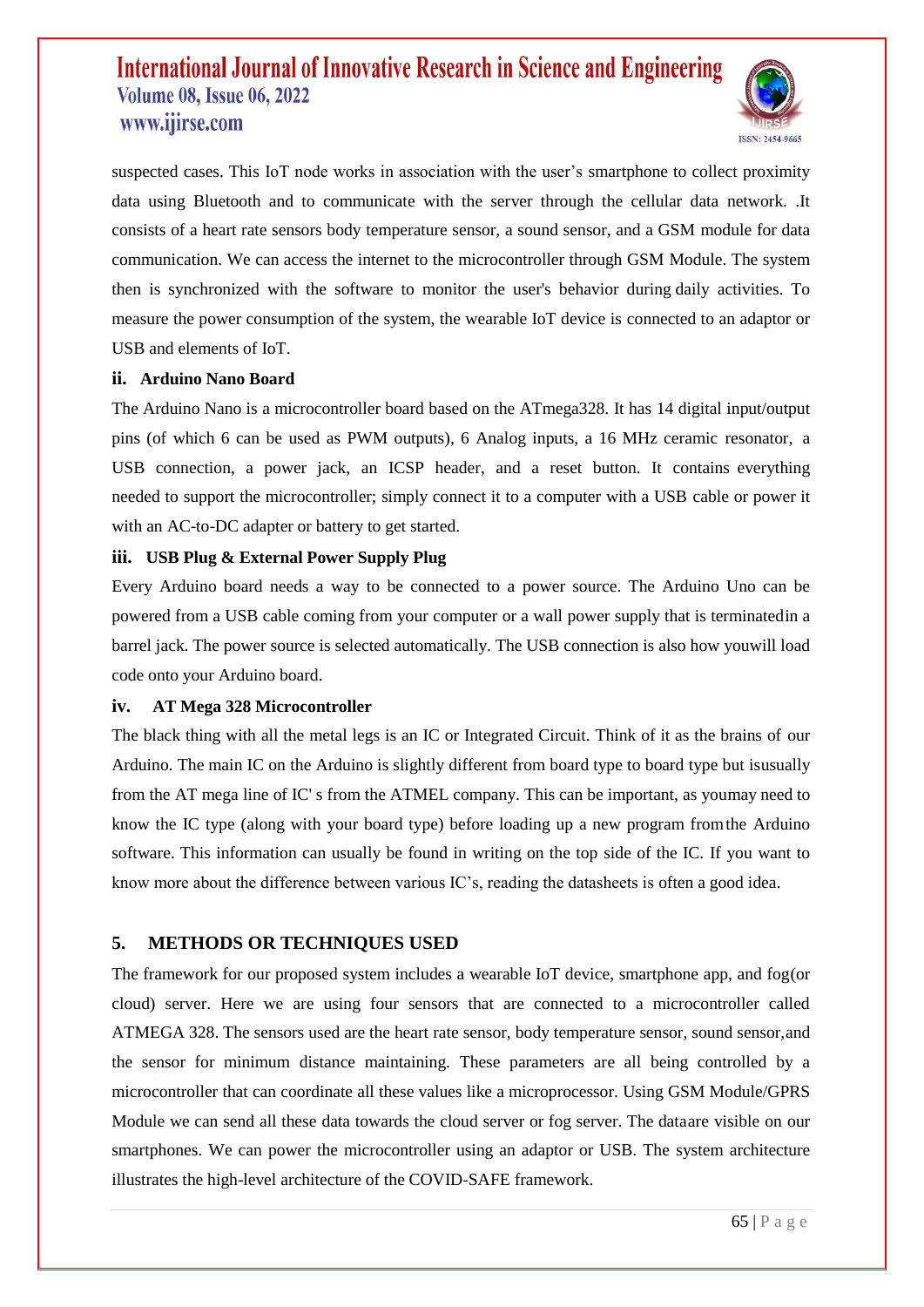

# **6. RESULT**

The ideal COVID-19 wearable device would be capable of measuring as many mentionedparameters as possible in everyday conditions and being easy to use by the seniors, young, withoutspecial training and knowledge. Off-the-shelf hardware and software components as simple sensors, general-purpose microcontroller, and gadgets like mobile devices and peripheries are used to detect and monitor body temperature, heart rate, continues cough, which are important to alert patients and remote medical staff about unusual symptoms correlated to COVID-19 or similar diseases.





Fig 2: Layout of final output Fig 3: Measurements of final parameters

## **7. CONCLUSION**

A wearable system/device capable to track key COVID-19 symptoms is presented. The COVID- 19 is associated with typical symptoms. Their list is not short, but the most typical are fever, cough,shortness of breath or other breathing problems, chills, muscle pain, sore throat, loss of taste or smell. Serious symptoms, among others, include elevated heart rate (above 100 bpm) and lower oxygen saturation <92%. This product also helps to keep social distancing between peoples. The principle is not just simple and low cost, based on the components we use every day, but very immune to noise and artifacts.

## **8. FUTURE SCOPE**

The future of health care is shaping up in front of our very eyes with advances in digital health technologies, like IoT, AI, Robotics, and nanotechnology. As this IoT-based device is capable of measuring human body parameters it can also be used for the continuous evaluation of patients who need regular medical check up's and for senior citizens. Doctors and nurses can use this handheld device to record patients' real-time data and constantly update their medical history. Thismakes more accurate and more efficient diagnoses and treatments.